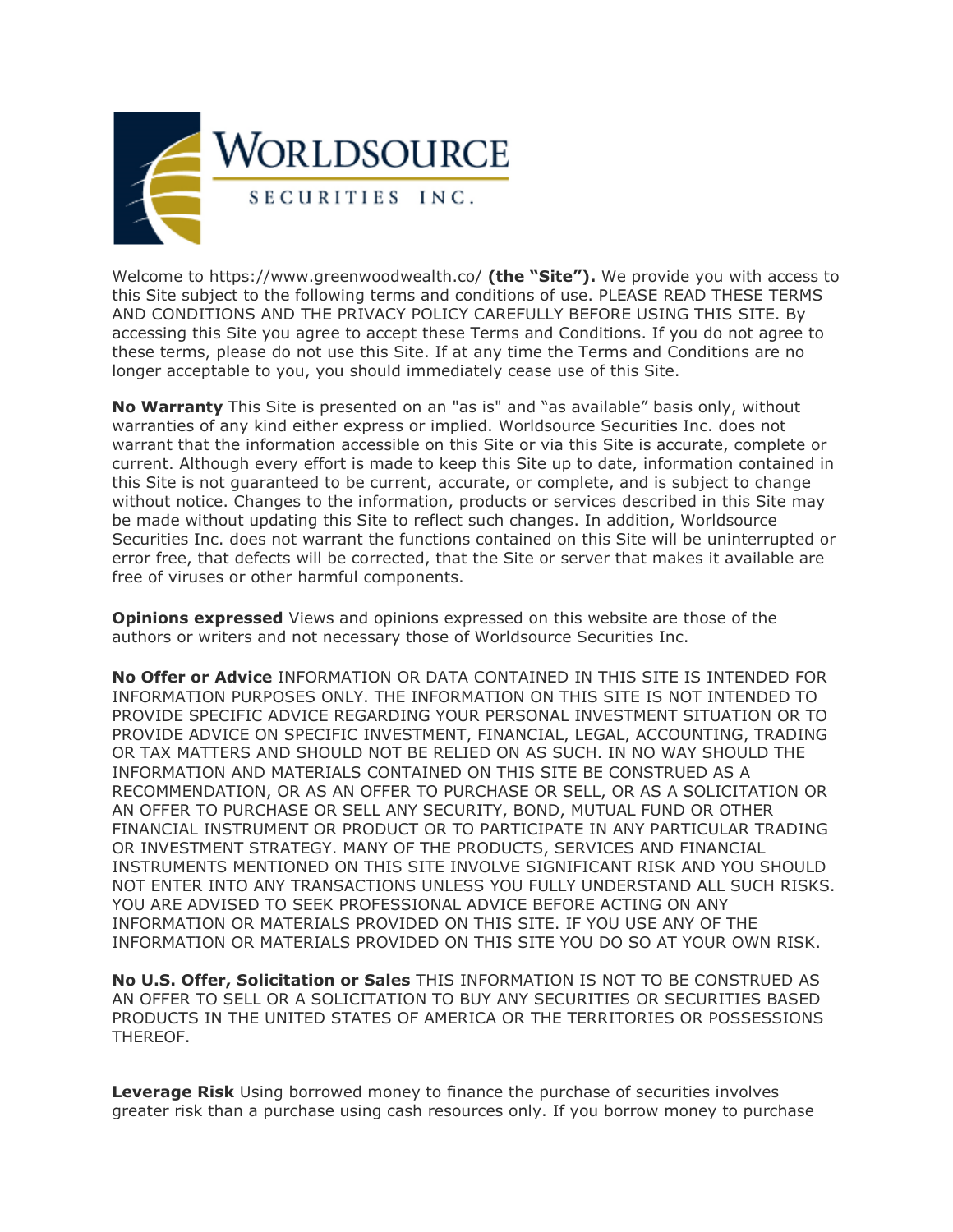securities, your responsibility to repay the loan and pay interest as required by the loan's terms remains the same even if the value of the securities purchased declines.

## **Product disclaimers:**

**Leveraged or inverse-leveraged ETFs** ETFs may have exposure to aggressive investment techniques that include leveraging, which magnify gains and losses and can result in greater volatility in value and be subject to aggressive investment risk and price volatility risk. ETFs are not guaranteed, their values change frequently and past performance may not be repeated. Please read the prospectus before investing.

**Mutual Funds** Important information about a mutual fund is contained in its simplified prospectus. Please obtain a copy from your Investment Advisor and read it carefully before investing. Commissions, trailing commissions, management fees and expenses all may be associated with mutual fund investments. Please read the fund specific simplified prospectus before investing. Mutual funds are not guaranteed and are not covered by the Canada Deposit Insurance Corporation (CDIC) or by any other government deposit insurer. There can be no assurances that the fund will be able to maintain its net asset value per security at a constant amount or that the full amount of your investment in the fund will be returned to you. Fund values change frequently and past performance may not be repeated.

**Labour Sponsored Investment Fund** Labour Sponsored Investment Funds ("LSIF") are not guaranteed, their value changes frequently and past performance may not be repeated. Availability and amounts of tax credits are subject to certain conditions and are generally subject to recapture, if shares are redeemed within eight years.

**No Reliance on Forward-Looking Statements** This Site and linked sites may include forward looking information about the operations, objective and expected financial results of certain entities. Such statements are inherently subject to uncertainties arising from a variety of factors, including but not limited to, legislative or regulatory changes, competition, technological developments and global economic and financial conditions. You acknowledge and understand that actual results, performance or achievements could differ materially from any future results, performance or achievements that may be expressed or implied by such forward-looking statements and you will not unduly rely on such forwardlooking statements.

**Local Laws** Certain products and services mentioned on this Site may not be available in all locations. Products and services may only be sold through licensed companies and individuals in jurisdictions in which the product is qualified for sale. The products and services that may be mentioned on this Site are subject to the terms of the applicable legislation governing them and are available only in the provinces and the territories of Canada where they may be legally offered.

Worldsource Securities Inc. makes no representation that this Site and the Content are appropriate or available for use in all locations. Those who choose to access this Site do so at their own initiative and are responsible for compliance with local laws, if and to the extent that local laws are applicable.

**Third Party References and Links** References in this Site to third party goods or services are not endorsements or approval of such goods or services. This Site may contain links to other third party websites. We provide these links to you only as a convenience. The inclusion of a link does not imply any endorsement or approval of the linked website, the